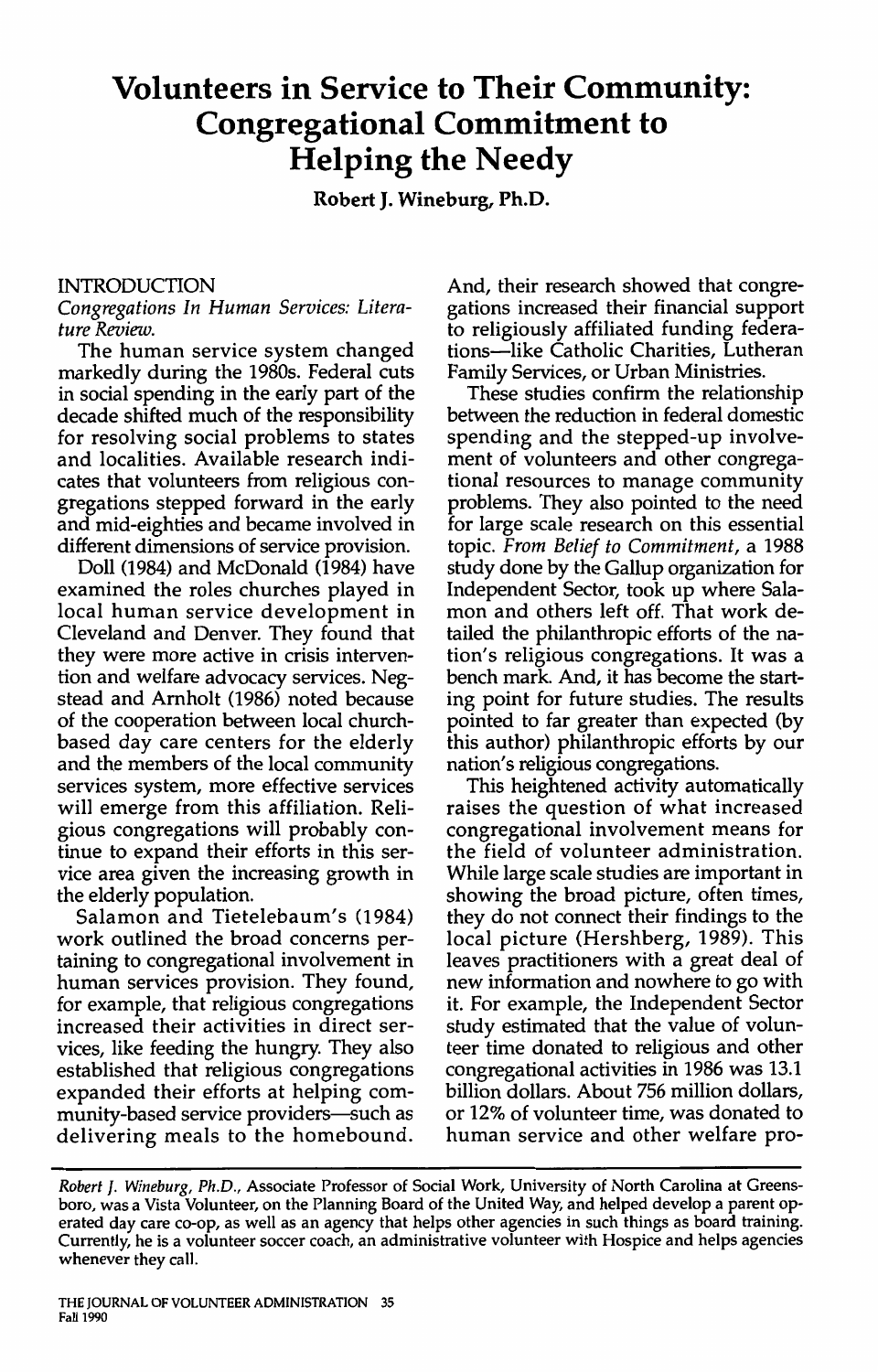grams. However, the study did not reveal exactly how or why members of congregations increased their involvement; whether they were involved in direct services or prevention programs; started new services; or have funneled their activities through existing agencies. It is essential to know whether this participation will be ongoing, and the degree to which congregations may have developed innovative and cost-efficient approaches to human service delivery (Wineburg & Wineburg, 1987). Other questions arise as well, including: what kinds of programs were congregational volunteers working; how were the volunteers recruited; were they trained; to whom were they accountable—their congregations or the agencies where they volunteered?

#### PURPOSE

This article is based on the empirical findings of an exploratory study which examines the religious congregations in Greensboro, North Carolina, in terms of their involvement with the programs of Greensboro Urban Ministry. While it will not be able to answer all of the above questions, it will illustrate how the congregations in one community have pitched in to fill some of the holes caused by federal spending cutbacks.

The author shows the kinds of programs to which volunteers from congregations have committed their time and other resources by presenting some of the findings from a survey of 128 religious congregations in Greensboro conducted during late 1988 and early 1989.

The central purpose of this article is to add to a concept presented in a previous article in this journal (Wineburg & Wineburg, 1987). In that article, the authors discussed the institutional involvement of volunteers to solve community problems. The article suggested that, as human service systems become more locally focused and forced to rely more and more on community resources, local agencies will recruit volunteers by obtaining institutional commitments of service from churches, civic organizations, and businesses. The changes in federal domestic policy have, in other words,

gradually shifted the focus of volunteering from individual commitments to commitments from individuals as representatives of community institutions. This idea has widespread implications for volunteer recruitment training and retention, some of which are addressed in the discussion of this article. The author also plans to point out what the findings mean with regard to the involvement and potential involvement of volunteers drawn from religious congregations.

#### METHOD

The survey instrument measured past, present, and future congregational pledges of volunteers, money, goods, use of facilities, and formal collaboration with other congregations. The author describes six programs administered through Greensboro Urban Ministry. The programs began following the federal budget cuts in 1981. It should be emphasized that the survey was sent to the religious leader of each congregation. Panels A and B of Table I (p. 39) measure activities in which congregations actually participated prior to the survey (Panel A), and at the time of the survey (Panel B). Panel C on the table measures the religious leaders' assessment of the likelihood that members of their congregations would partake in the listed activity at some future point, and thus is speculative.

#### PROGRAMS

Greensboro Urban Ministry is an interfaith agency supported mainly by congregational donations. The Urban Ministry began in 1968, and for a number of years provided only counseling, emergency financial assistance and clothing. When the impact of the recession and budget cuts became evident in the community in 1982 and 1983, the agency expanded its programs greatly.

The six post-budget-cut programs include: a night shelter, food bank, soup kitchen, support program for welfare mothers (Wineburg & Wineburg, 1986), shelter for families, and a housing rehabilitation program that refurbishes homes (condemned residences occupied primarily by the elderly). Each of these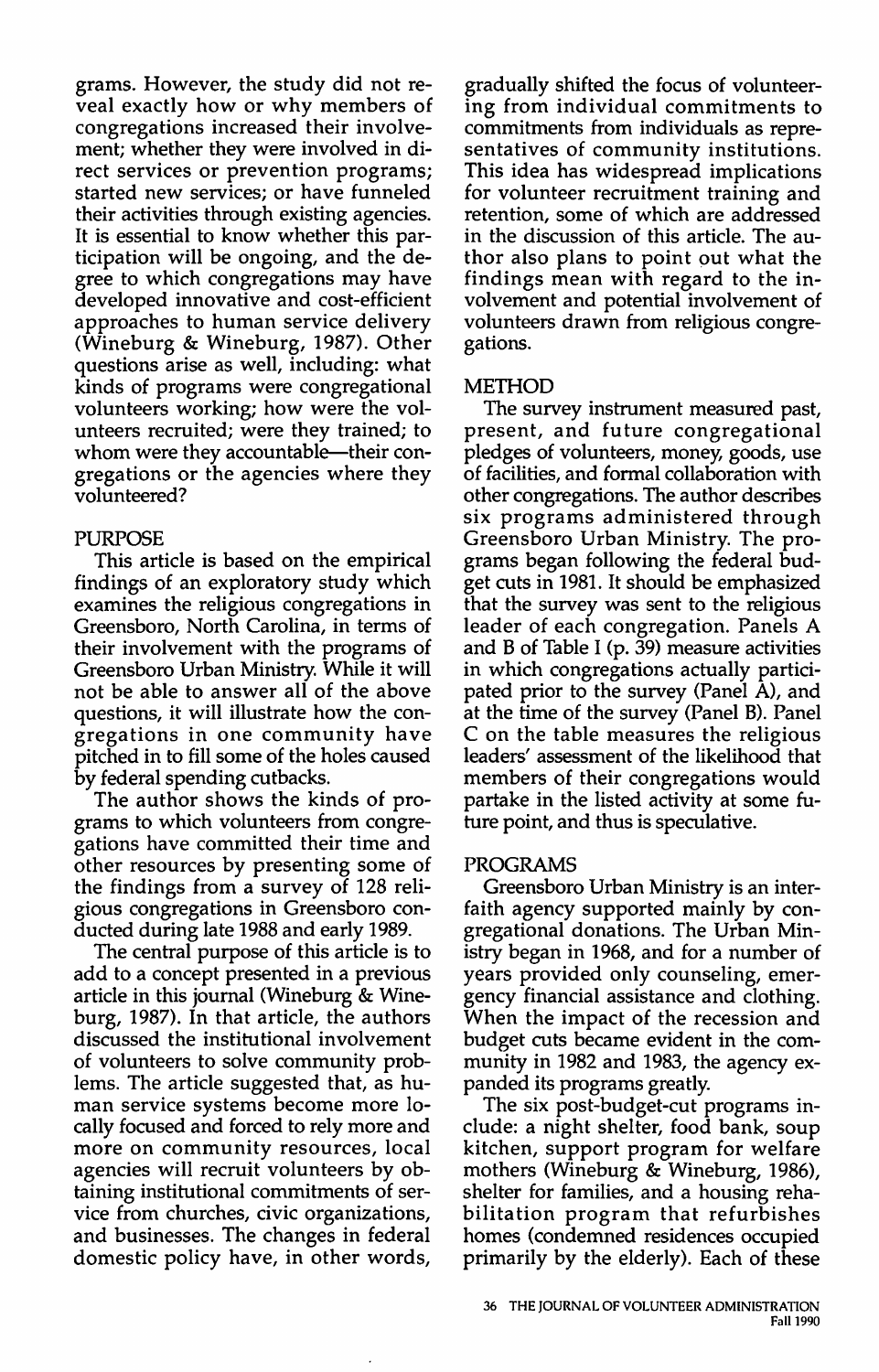programs started during or after 1983 as a local response to reduced federal service efforts.

#### SAMPLE

The study includes 128 of Greensboro's larger congregations, including five Roman Catholic, one Jewish, one Bah'a'i denomination, and 23 different Protestant denominations. Most responses came from Baptists, Presbyterians, and Methodists respectively, as may be expected in southern communities of this size. A slight majority of the responding congregations were suburban parishes. Most congregations began operating in this century and have over 100 families. Thirty-four percent said that their members were mostly professional and business people. Thirteen percent were blue collar, and 53% were an even mix of true professional and blue collar workers. Forty-eight percent of the congregations viewed themselves as political moderates while 45% classified themselves as conservative, and seven percent were liberal. A majority said that they were financially sound.

#### **FINDINGS**

#### *Past Activities 1983-1988*

Panel A, on Table I, lists the past outreach activities of the reporting congregations for six programs of Greensboro Urban Ministry, the community's safety net agency, or the agency to which people tum when no other services are available. The time frame for past activities is roughly five years.

**Food and Shelter.** Panel A shows that the soup kitchen was the most popular outreach volunteer activity of the reporting congregations with 57 congregations reporting volunteer participation. In the ordering of human needs, sustenance and shelter are the most important. Congregations pitched in where it counted. Participation in the night shelter program was ranked second among volunteer activities with 38 congregations reporting involvement. One can argue that feeding the hungry and sheltering the homeless are moral imperatives which spurred congregations into action. In this case, the community need matched both the congregational will and capacity to act. This principle should underscore recruiting strategies for convincing religious organizations to commit volunteers on behalf of their groups. A substantial portion of future success in recruiting and maintaining institutional volunteers will hinge on the strength of the match between the community need and the moral forces driving the organization to volunteer in the first place.

Other volunteer activities ranked lower than the soup kitchen and night shelter. While not as strong in garnering volunteer support, the food bank was, as might be expected, the largest recipient of goods. The night shelter and soup kitchen ranked highest in cooperative service efforts, meaning that two or more congregations agreed to work together on a project. The night shelter and the food bank received the most reported financial help.

Closer inspection of Panel A allows one to see a community's congregations pulling together—giving time, money and goods to help those in need. Other programs ranked considerably lower in volunteer commitment. The program that helps out welfare mothers, the housing rehabilitation program which refurbishes houses for the elderly and disabled, and the family shelter, all ranked lower than the soup kitchen and night shelter in volunteer support. While one might expect to find that one motivating factor for involvement in volunteer activities at the soup kitchen and night shelter is the moral imperative noted above, other factors do come into play. The shelter operates nightly. The soup kitchen operates daily. The soup kitchen offers volunteers a variety of short-term helping opportunities including cooking, serving meals, and cleaning up. Helping at the shelter usually takes the form of serving an evening snack and conversing informally with the residents. Each program offers either abundant daytime or nighttime volunteer opportunities, and both offer weekend volunteer opportunities. The soup kitchen serves a noon meal daily, allowing volunteer opportunities for retirees and those who have free time in the day. Consequently, there is ample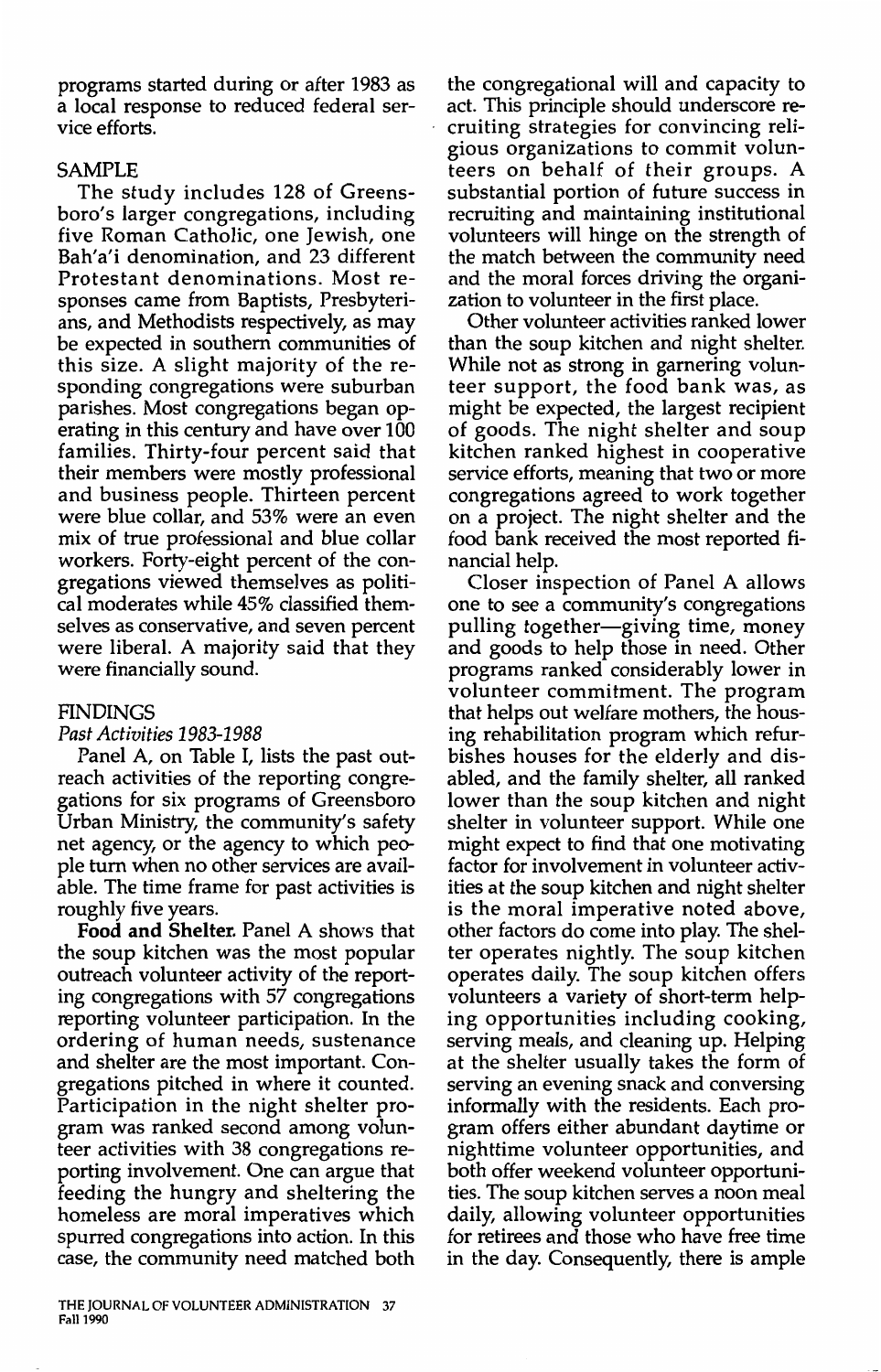time for all who want to get involved to doso.

Thus, success in maintaining institutional volunteers seems to require, in addition to moral commitment, a variety of activities to which members of an institution can give their resources. The more available times and the more available activities, underscored by a strong commitment to the issue giving rise for community concern, constitute an equation for garnering strong institutional commitments. There are other ways to gain commitments as well. The two programs just cited, the night shelter and soup kitchen, call for one kind of volunteering, basically unskilled with little training needed to be successful. Two programs that had fewer volunteer commitments from congregations call for different kinds of volunteers.

**Housing Rehabilitation.** The housing rehabilitation program is a weekend program that requires at least a basic understanding of household repairs. The same level of moral concern for the housing repair issue as the food and shelter issue may have been prevalent. The skills needed to accomplish the tasks and the weekend limit for the volunteering may have constrained efforts to broaden the program. In other words, people may care deeply about an issue but they won't get involved if they feel they cannot make a difference. Good organizing, thorough training, and well-planned publicity can change that.

**Support for Welfare Mothers.** The welfare support program (Wineburg & Wineburg 1986, 1987) calls for a longterm commitment by congregations to get involved in the many aspects of helping poor women and their families. They are recruited in a much more aggressive fashion than a mere summons for help at the shelter or soup kitchen appearing in Urban Ministry's news letter. Staff go to congregations to promote the virtues of the program, usually after several preliminary rounds of discussions with a lead clergy person. Once a congregation has signed on, members participate in extensive training about poverty and about the sensitivity people need in order to work effectively with the group of women this program serves. This training focus differs from the very limited training the volunteers receive before working at the soup kitchen or night shelter. In essence, the welfare support program is a prevention program requiring more effort to recruit, educate, and consequently retain volunteers.

# *Cooperative Service Efforts*

Another finding in this study is that congregations work formally with other congregations in virtually all the outreach programs. In the feeding and shelter programs, volunteers from different congregations may team up and split a week of service. For Project Independence, the welfare support program, congregations are often matched to sponsor a family together. Other congregations work independently. The key point for those interested in recruiting volunteers is that there is some indication that congregations would be willing to formally work with others in the future, underpinning a recruiting strategy.

# *Current Activities*

Panel B displays current congregational outreach activities. It can be seen that all the programs currently receive less volunteer assistance than in the past, with the exception of the welfare support program just noted above. It should be pointed out that Panel A charts a fiveyear period, while Panel B captures activities at the time of the survey. It would be expected that over time there would be more congregational activity in most categories than at this particular moment in time. Both the welfare support program and the housing rehabilitation program show an increased number of congregations giving money than in the past.

This increase in money and the clear pattern of volunteer stability for the welfare assistance program may be due to the education and training efforts by program staff. The publicity that housing problems among the poor and elderly have received during the recent past has also stimulated interest in helping this group. While there are fewer congregational commitments of money and goods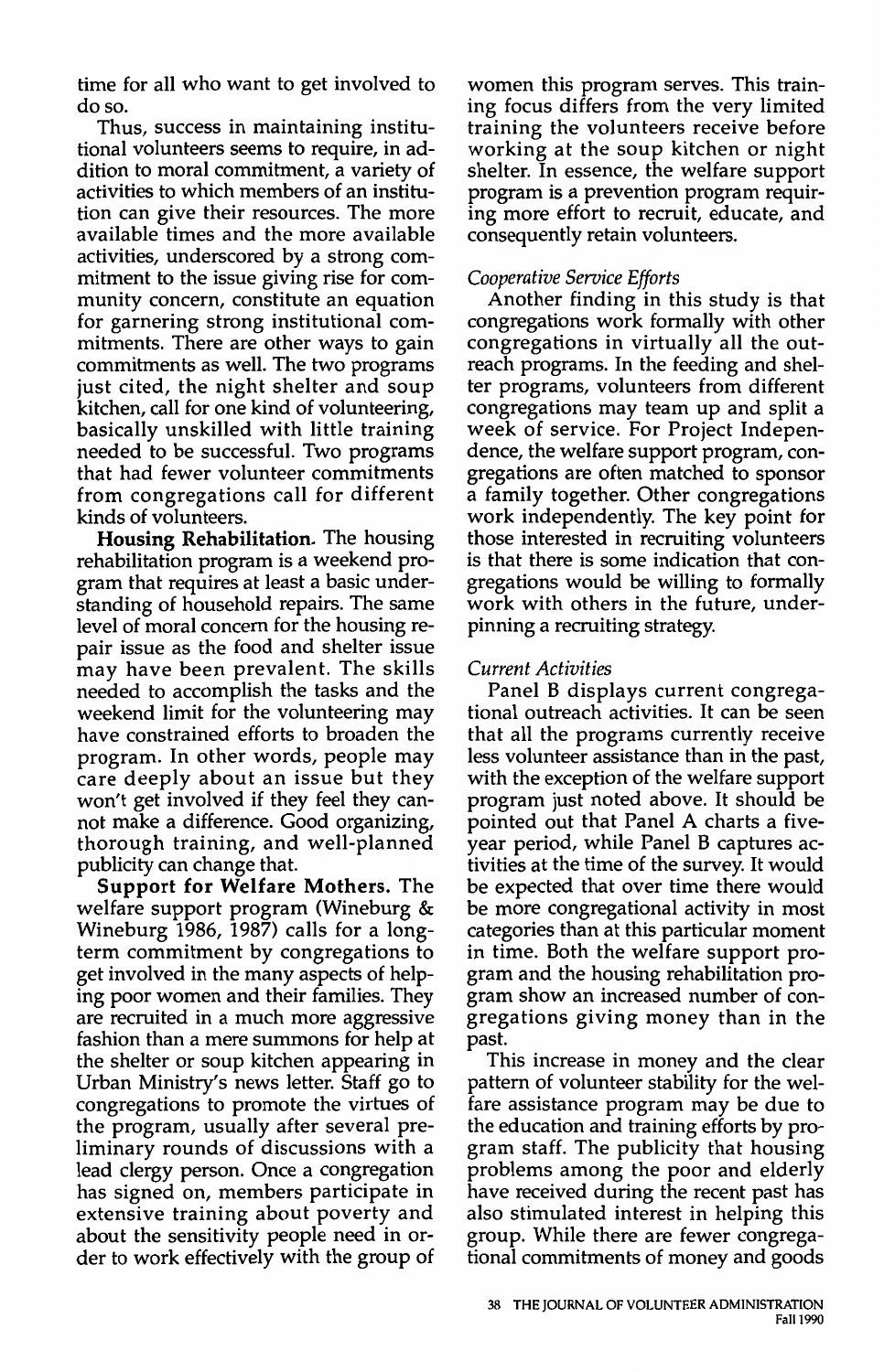#### **TABLE I**

Panel A. Past Congregational Outreach Activities For Greensboro Urban Ministry (1983-1988). Congregations gave volunteers, money, goods, use of facilities, and cooperative efforts.  $N = 128$  (in number of congregations)<sup>\*</sup>

|                       | <b>Volunteers</b> | <b>Money</b> | Goods | <b>Facilities</b> | Cooperation |
|-----------------------|-------------------|--------------|-------|-------------------|-------------|
| <b>SERVICE</b>        |                   |              |       |                   |             |
| Night shelter         | 38                | 41           | 39    | 01                | 15          |
| Food bank             | 28                | 43           | 56    | 02                | 10          |
| Soup kitchen          | 57                | 36           | 39    | 02                | 13          |
| Welfare assistance    | 17                | 17           | 10    | 05                | 09          |
| House rehabilitation  | 16                | 16           | 11    | 02                | 11          |
| <b>Family shelter</b> | 17                | 21           | 17    | 01                | 03          |

**Panel B.** Current Congregational Outreach Activities For Greensboro Urban Ministry-(Time of Survey 1988-1989).  $N = 128$ <sup>\*</sup>

|                       | <b>Volunteers</b> | <b>Money</b> | Goods | <b>Facilities</b> | Cooperation |
|-----------------------|-------------------|--------------|-------|-------------------|-------------|
| <b>SERVICE</b>        |                   |              |       |                   |             |
| Night shelter         | 22                | 37           | 28    | 00                | 08          |
| Food bank             | 24                | 37           | 51    | 01                | 08          |
| Soup kitchen          | 43                | 36           | 33    | 01                | 06          |
| Welfare assistance    | 17                | 20           | 08    | 01                | 04          |
| House rehabilitation  | 15                | 17           | 08    | 01                | 08          |
| <b>Family shelter</b> | 14                | 20           | 15    | 00                | 02          |

**Panel C.** Future Intentions For Congregational Outreach Activities For Greensboro Urban Ministry.  $N = 128$ \*

|                       | Volunteers | <b>Money</b> | Goods | <b>Facilities</b> | Cooperation |
|-----------------------|------------|--------------|-------|-------------------|-------------|
| <b>SERVICE</b>        |            |              |       |                   |             |
| Night shelter         | 31         | 35           | 31    | 00                | 16          |
| Food bank             | 26         | 37           | 50    | 00                | 14          |
| Soup kitchen          | 47         | 35           | 33    | 00                | 14          |
| Welfare assistance    | 19         | 23           | 16    | 01                | 10          |
| House rehabilitation  | 19         | 18           | 11    | 02                | 11          |
| <b>Family shelter</b> | 01         | 21           | 18    | 00                | 08          |

\*128 congregations responded, but each could give multiple responses, so the categories may add up to more than 128.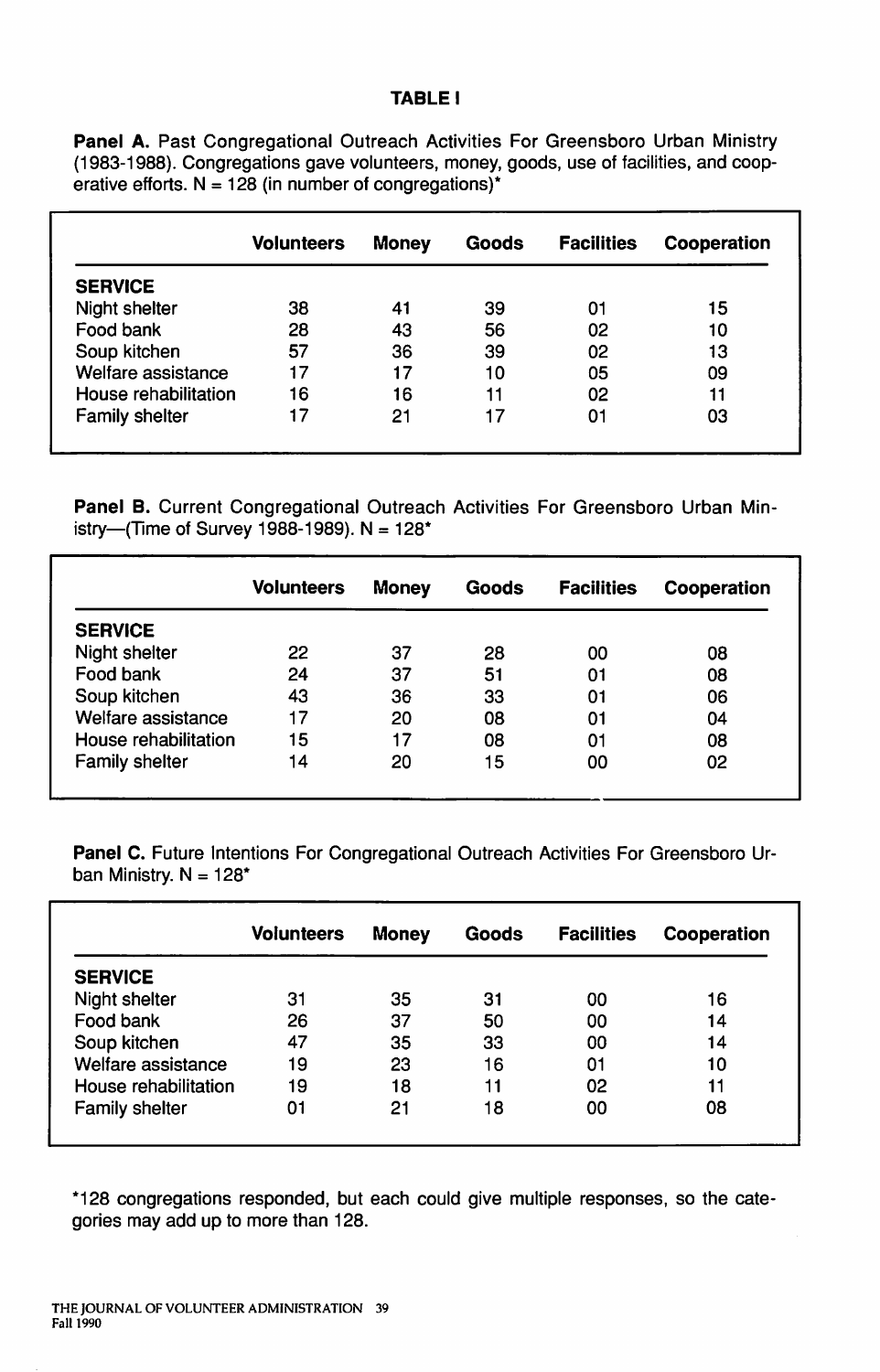in most other categories, they do not seem to be extraordinary. This may suggest that, over time, congregations will filter in and out of various volunteer activities. Program administrators make adjustments according to their program need, and congregations respond within their capacity to do so. The important point that surfaces in Panel Bis that congregations continue to support programs with money and goods, even though their volunteer efforts wane. Panel C shows that congregations are willing to step up their volunteering if needs arise. And in the cases of housing assistance, welfare support, and family shelter, there are strong intentions for future support.

A point of interest is the reduction in the use of congregational facilities by Urban Ministry. This is probably due to the fact that in the early days of the development of the post-budget-cut programs, congregations offered space until permanent space for various programs could be found. Once space was found, congregational facilities were no long needed.

Panel C lists future commitments of the responding congregations to Greensboro Urban Ministry's programs. In just about every category there is increased commitment over current activities. This increase in some categories is still below the level of past involvement shown in Panel A. However, the increase over current involvement expressed in Panel B is an indication that a solid number of responding congregations will continue their support in all program areas. Most of the programs started during difficult economic times. It is safe to assume that congregations, given current and future commitments, would more than likely respond to needs at the same or greater levels illustrated in Panel A.

#### DISCUSSION AND RECOMMENDATIONS

This study shows that religious congregations in Greensboro reached out and used their collective energy to help the homeless, the hungry, welfare mothers, and other less fortunate people when the recession and budget cuts of the early 1980s put pressure on Greensboro and other communities to manage many so-

cial welfare concerns independently. The survey responses suggest, moreover, that a substantial number of congregations plan to continue supporting most of Greensboro Urban Ministry's programs with volunteers, money and goods, such as food and clothing. It must be emphasized that the data presented in the table referred to the number of congregations responding to various activities. Literally hundreds of people, as representatives of their religious congregation, have volunteered thousands of hours to help the less fortunate members of their community. These findings offer challenges to volunteer administrators to make sure that these invaluable community resources continue helping in the most effective ways possible.

When the budget cuts and recession of the early eighties created a need for new services, the religious community already had a structure through which it could channel its efforts because Greensboro Urban Ministry had been operating since 1988. This is an important point regarding the institutional involvement of volunteers. It seems that many congregations in Greensboro were able to work together to make Urban Ministry grow and flourish. Congregational volunteers moved into an existing structure, Urban Ministry, allowing congregations to contribute what they could with guidance from an experienced agency staff and in a community effort. This happened without the struggles that often accompany the creation of new organizations. At the start of the service changes in the early eighties, the energy and spirit of cooperation were focused on meeting the service needs, instead of community energies going to building a new institution.

Considerable energy is usually involved in creating a new organization or new services. People often jockey for leadership or get bogged down in other entanglements to the point where no momentum is left to design and deliver the services themselves. Because this did not happen in Greensboro, the community was able to move directly into service provision. Planners would be wise to steer institutional volunteers to existing organizations or risk losing them be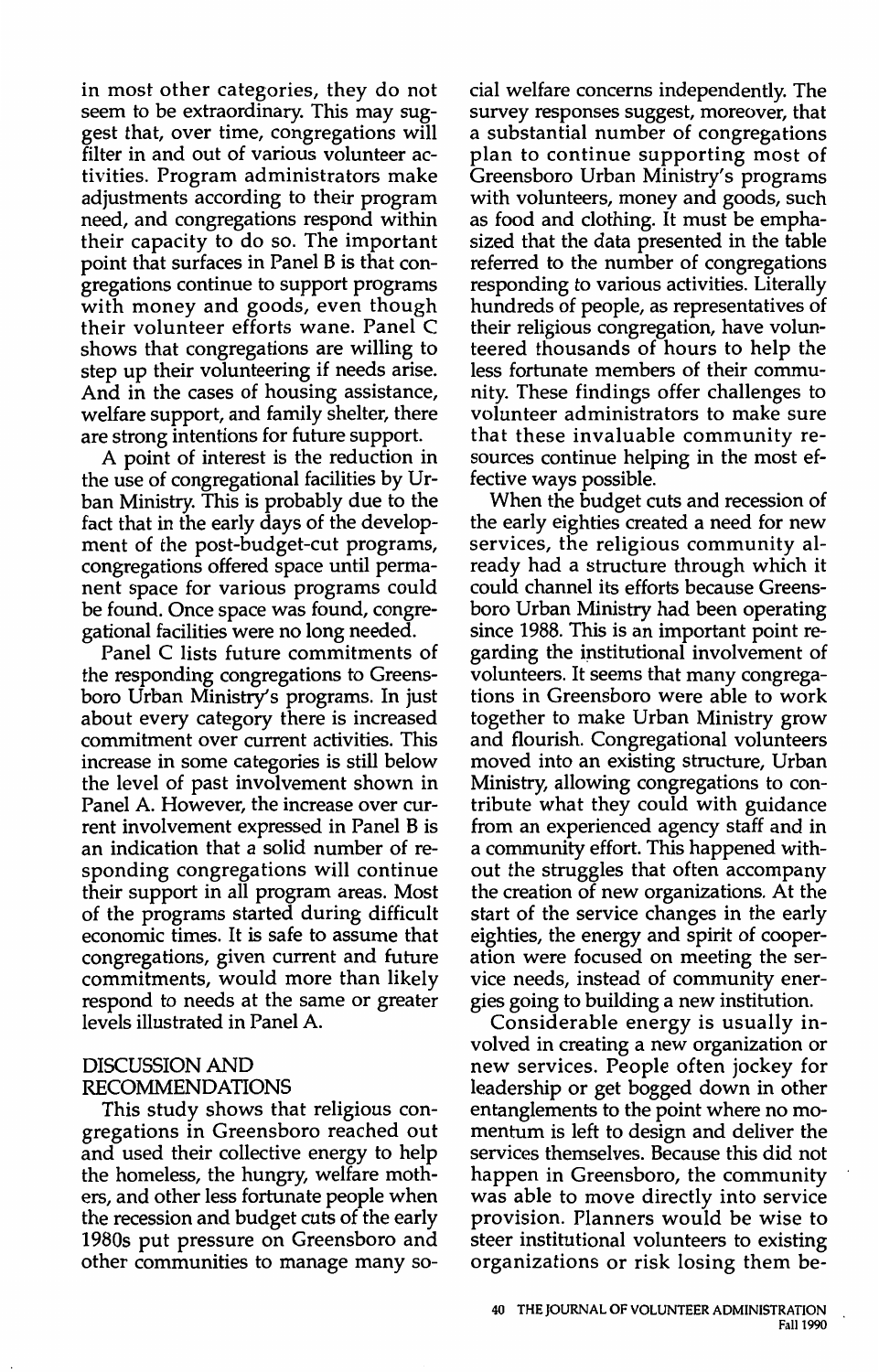cause of the potential for chaos associated with starting new voluntary organizations.

The findings indicate that religious congregations often volunteer and contribute to projects jointly. It seems in this era of community-oriented services, volunteer administrators would be very successful building on this finding and recruiting congregations in pairs or groups to work on community concerns collectively. One possible strategy for successful recruitment and retention would be to target congregations which would work well together on certain projects. A way to promote such efforts would be for the agency to convince the local newspaper to write a human interest feature on dual congregational volunteer ventures. Such efforts ground community institutions in helping the less fortunate. There is tremendous potential for institutional volunteering to become contagious if strategists plan appropriately. The findings also indicate that succesful recruitment and retention rest on insuring that there are a variety of both times and opportunities for which volunteers can make commitments.

The findings also demonstrate that congregational volunteers will make long-term commitments if recruited and trained properly, as was the case in the welfare support program. Volunteers were recruited person-to-person-a method that works! That program also demonstrates that volunteers from congregations will work long term in advocacy and other support roles when they have constant monitoring and back-up from the recruiting agency. Before approaching congregations for volunteer support, volunteer administrators would be on strong ground if their training and support plans were drawn up and ready for implementation so that volunteers would not fear being left dangling in a service area where they have little familiarity.

The study revealed another factor that might be considered in planning for the institutional involvement of volunteers from religious congregations. In programs that require skilled volunteers like the housing rehabilitation program, planning publicity in the form of public

**THE JOURNAL OF VOLUNTEER ADMINISTRATION 41 Fall 1990** 

interest stories will help raise the community consciousness about a specific need or concern and spur skilled volunteers to donate their efforts when direct appeals to congregations are made. While Greensboro Urban Ministry may not have used that strategy directly, there has been enough widespread media attention focused on housing concerns facing the less fortunate members of the community to keep the issue visible. Planners desiring institutional commitments of volunteers must make sure that the concern for which they are recruiting volunteers is a visible community issue. Administrators can and should shape the community's views of various social concerns.

The findings also show that moral concerns compel volunteers from congregations into service. Recruiters can insure success by doing their research to determine the moral concerns motivating a particular congregation and matching the congregation to a particular community or agency need. One congregation may be driven into service by health concerns, others by environmental concerns, and still others by the problems of the elderly. Surveying a particular organization may help a volunteer recruiter properly frame a concern in just the right moral language to attract a congregation or a group of congregations into service.

#### **CONCLUSION**

In Greensboro the responding study congregations indicated a willingness to volunteer for, give money to, and work with others on various projects in the future. The potential is there for volunteer administrators to guide their voluntary efforts and make the best use of these powerful community resources in Greensboro as well as other communities.

Much more research needs to be done on both the role of religious congregations in local human services and the implications of the increased institutional involvement on the role of volunteers. One thing is certain: religious congregations are vital resources to communities nationwide. Appropriate planning for the involvement of their volunteers will help make communities stronger. Hope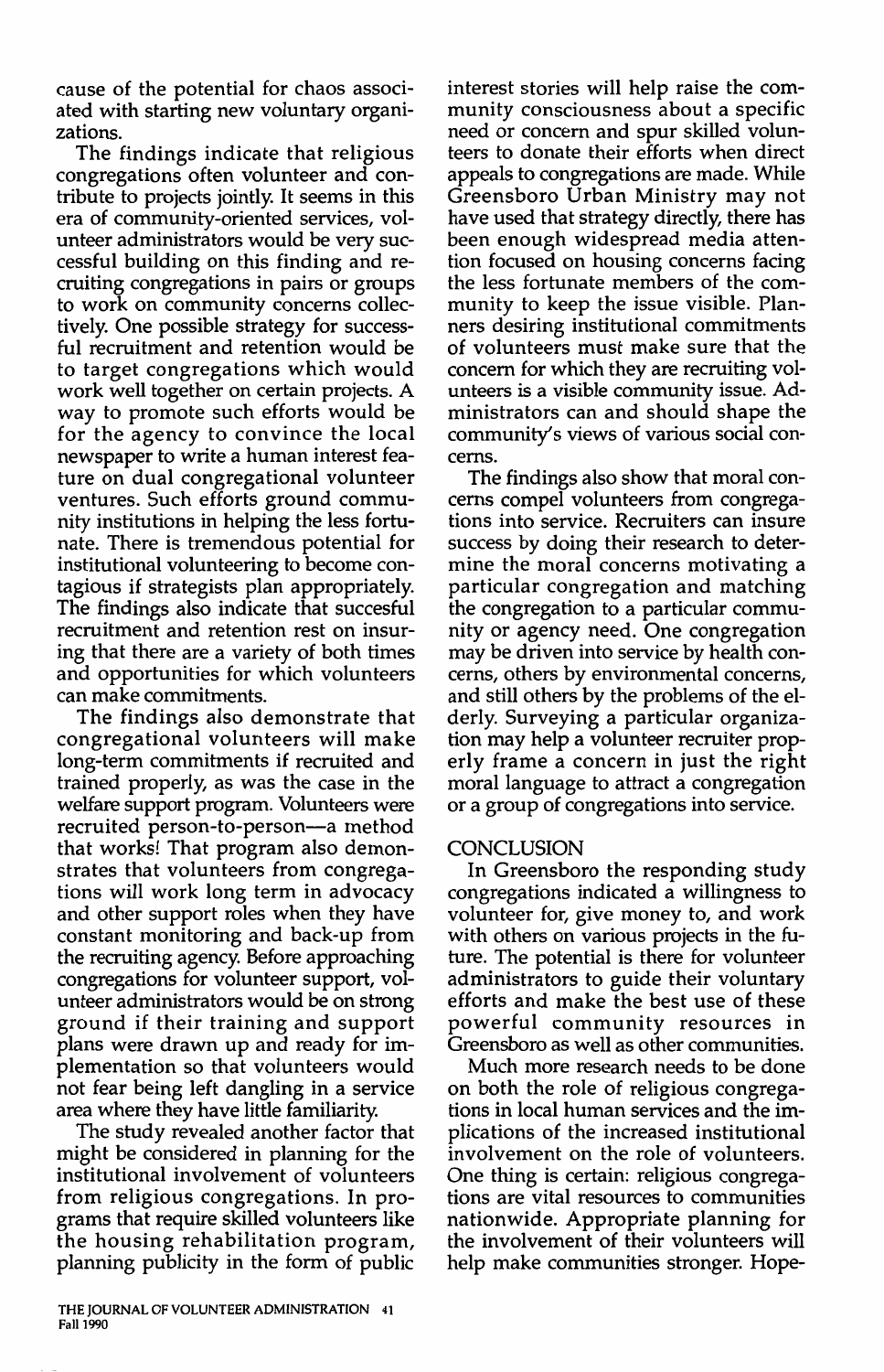fully, the information from this study will help in that planning.

#### -REFERENCES

- Doll, W. Cooperation in Cleveland. *Foundation News,* 1984, *5,* 66-70.
- Hershberg, T. Universities Must Devote More Time and Money to Policy Research at the State and Local Level. *Chronicle of Higher Education,* Nov. 8, 1989, B1-B2.
- Independent Sector. *From Belief To Commitment: The Activities and Finances of Religious Congregations in the United States: Findings from A National Survey.*  Washington, DC: Author, 1988.
- McDonald, J. Survey Finds Religious Groups Strongly Favor More Collaboration. *Foundation News,* 1984, *5,* 20-24.
- Negstead, J., & R. Arnholt. Day Centers for Older Adults: Parish and Agency Partnership. *Journal of Religion and Aging,* 1986, *4,* 25-33.
- Salamon, L. & F. Tietelbaum. Religious Congregations as Social Service Agencies: How Extensive Are They? *Foundation News,* 1984, *5,* B2-G4.
- Wineburg, C. & R. Wineburg. Local Human Service Development: Institutional Utilization of Volunteers to Solve Community Problems. *The Journal of Volunteer Administration,* 1987, V(4), 9-14.
- Wineburg, R. & C. Wineburg. Localization of Human Services: Using Church Volunteers to Fight the Feminization of Poverty. *The Journal of Volunteer Administration,* 1986, *IV(3),* 1-6.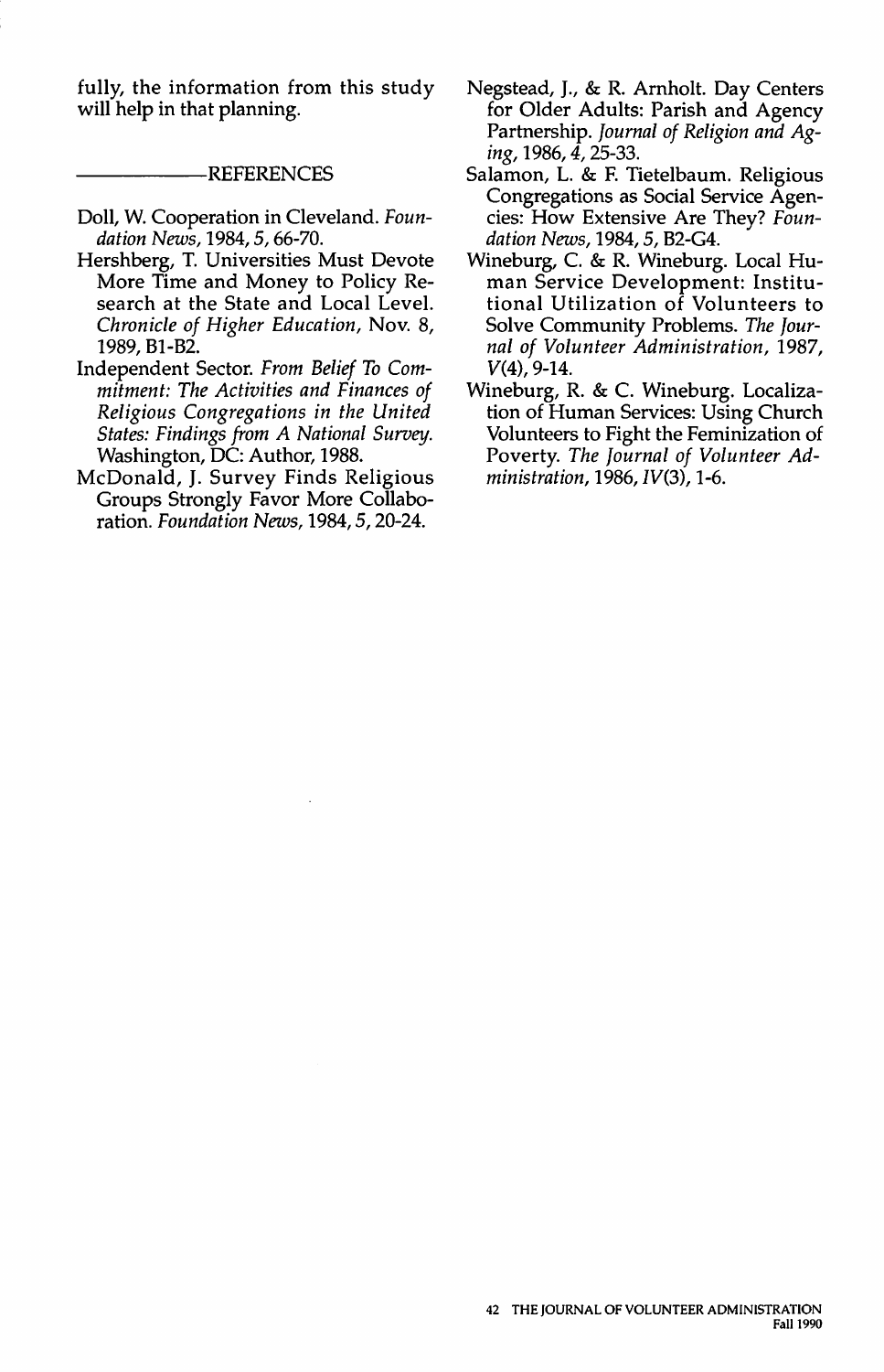# APPENDIX **SURVEY**

# **CONGREGATIONAL BACKGROUND**

| 1. Denomination:                                                                                                                                                                       |                        |                                    |                         |                         |                    |  |  |  |
|----------------------------------------------------------------------------------------------------------------------------------------------------------------------------------------|------------------------|------------------------------------|-------------------------|-------------------------|--------------------|--|--|--|
| Protestant ____ Catholic ____ Jewish ___                                                                                                                                               |                        | Other $\_\_\_\_\_\_\$              |                         |                         |                    |  |  |  |
| 2. Affiliation: Baptist, Methodist, etc.                                                                                                                                               |                        |                                    |                         |                         |                    |  |  |  |
| 3. What year did your congregation begin?                                                                                                                                              |                        |                                    |                         |                         |                    |  |  |  |
| 4. How many families do you have?                                                                                                                                                      |                        |                                    |                         |                         |                    |  |  |  |
| 5. Is your congregation:                                                                                                                                                               |                        |                                    |                         |                         |                    |  |  |  |
| All White ______ Mostly White _____ Oriental ____                                                                                                                                      |                        |                                    |                         |                         |                    |  |  |  |
| All Black ______ Mostly Black _____ Bi-Racial ____                                                                                                                                     |                        |                                    |                         |                         |                    |  |  |  |
| Native American                                                                                                                                                                        |                        |                                    |                         |                         |                    |  |  |  |
| 6. Is congregation urban ____ or suburban ___                                                                                                                                          |                        |                                    |                         |                         |                    |  |  |  |
| 7. Are most of the adult members of your congregation:                                                                                                                                 |                        |                                    |                         |                         |                    |  |  |  |
| over 60 $\_\_\_\_\$                                                                                                                                                                    |                        |                                    |                         |                         |                    |  |  |  |
|                                                                                                                                                                                        |                        | even $mix$ <sub>----</sub>         |                         |                         |                    |  |  |  |
| 8. Would you say your members are mostly:                                                                                                                                              |                        |                                    |                         |                         |                    |  |  |  |
| professionals, in business, (teachers) ____                                                                                                                                            |                        |                                    |                         |                         |                    |  |  |  |
| service & blue collar ____                                                                                                                                                             |                        |                                    |                         |                         |                    |  |  |  |
| an even mix ____                                                                                                                                                                       |                        |                                    |                         |                         |                    |  |  |  |
| 9. We are financially:                                                                                                                                                                 |                        |                                    |                         |                         |                    |  |  |  |
| O.K. _____<br>Sound <u>__</u>                                                                                                                                                          |                        | Struggling ___                     |                         |                         |                    |  |  |  |
| 10. Would you classify your congregation as:                                                                                                                                           |                        |                                    |                         |                         |                    |  |  |  |
| Liberal ____                                                                                                                                                                           |                        | Moderate ______ Conservative _____ |                         |                         |                    |  |  |  |
| 11. How long have you been at this present location                                                                                                                                    |                        |                                    |                         |                         |                    |  |  |  |
| 12. How many associate clergy in your congregation?                                                                                                                                    |                        |                                    |                         |                         |                    |  |  |  |
|                                                                                                                                                                                        |                        |                                    |                         |                         |                    |  |  |  |
|                                                                                                                                                                                        |                        |                                    |                         |                         |                    |  |  |  |
| DIRECTIONS: Please mark with an "X" for "YES", Leave BLANK for "NO", and mark "NS" if<br>you are "NOT SURE". Remember that you are filling out this survey as a representative of your |                        |                                    |                         |                         |                    |  |  |  |
| congregation and not as an individual.                                                                                                                                                 |                        |                                    |                         |                         |                    |  |  |  |
|                                                                                                                                                                                        |                        |                                    |                         |                         |                    |  |  |  |
| <b>URBAN MINISTRY</b>                                                                                                                                                                  | IN THE PAST            |                                    |                         |                         |                    |  |  |  |
|                                                                                                                                                                                        | Have<br><b>Members</b> | Have<br>You                        | Have You<br>Contributed | Have You<br>Contributed | Have You<br>Worked |  |  |  |
|                                                                                                                                                                                        | Volunteered            | Contributed                        | Goods                   | <b>Facilities</b>       | With Others        |  |  |  |
| 19a) NIGHT SHELTER                                                                                                                                                                     | For                    | Money To                           | To                      | To                      | On (formally)      |  |  |  |
| 20a) FOOD BANK                                                                                                                                                                         |                        |                                    |                         |                         |                    |  |  |  |
| 21a) SOUP KITCHEN                                                                                                                                                                      |                        |                                    |                         |                         |                    |  |  |  |
| 22a) CLOTHING ROOM                                                                                                                                                                     |                        |                                    |                         |                         |                    |  |  |  |
| 23a) EMERGENCY ASSISTANCE                                                                                                                                                              |                        |                                    |                         |                         |                    |  |  |  |
| 24a) PROJECT INDEPENDENCE<br>25a) HOUSING REHAB (HAVE)                                                                                                                                 |                        |                                    |                         |                         |                    |  |  |  |
| 26a) PATHWAYS                                                                                                                                                                          |                        |                                    |                         |                         |                    |  |  |  |
| 27a) CHEESE DISTRIBUTION                                                                                                                                                               |                        |                                    |                         |                         |                    |  |  |  |
| 28a) OTHER                                                                                                                                                                             |                        |                                    |                         |                         |                    |  |  |  |

# **RESPONDENTS BACKGROUND**

13. Sex:

Male \_\_\_\_ Female \_\_\_

- 14. Number of years in clergy:
- 15. Number of years in present position:
- 16. Number of years in school:
- 17. Please specify type training:
- 18. Current Title: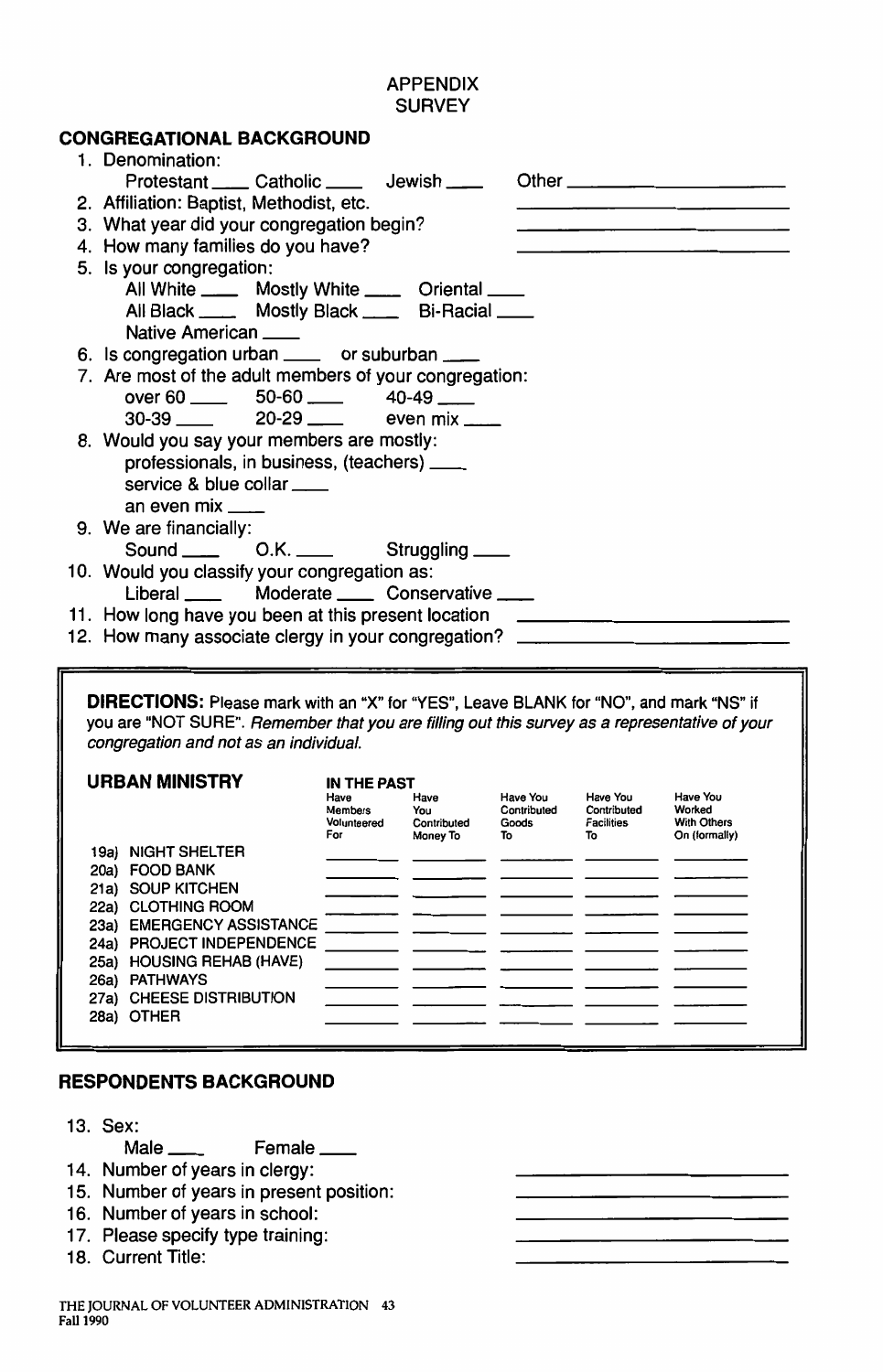#### **IN THE NEXT SECTION**

Please indicate whether your congregation has **officially** contributed, is currently contributing, or has plans to contribute in the future volunteers, money, or goods to various community programs. Please indicate whether volunteers work once a month or more, and whether your congregation formally works with another congregation on any project.

#### **CURRENTLY**  Do Do Members You Volunteer Contribute For Money To 19b) NIGHT SHELTER 20b) FOOD BANK 21b) SOUP KITCHEN 22b) CLOTHING ROOM 23b) EMERGENCY ASSISTANCE 24b) PROJECT INDEPENDENCE 25b) HOUSING REHAB (HAVE) 26b) PATHWAYS 27b) CHEESE DISTRIBUTION 28b) OTHER Do You Do You Do You Contribute Contribute<br>Goods Facilities Facilities With Others<br>To On (formally On (formally)

#### **IN THE FUTURE**

|      |                             | Will<br><b>Members</b> | Will<br>You | Will You<br>Contribute | Will You<br>Contribute | Will You<br>Work   |
|------|-----------------------------|------------------------|-------------|------------------------|------------------------|--------------------|
|      |                             | Volunteer              | Contribute  | Goods                  | <b>Facilities</b>      | <b>With Others</b> |
|      |                             | For                    | Money To    | To                     | To                     | On (formally)      |
|      | 19c) NIGHT SHELTER          |                        |             |                        |                        |                    |
|      | 20c) FOOD BANK              |                        |             |                        |                        |                    |
|      | 21c) SOUP KITCHEN           |                        |             |                        |                        |                    |
|      | 22c) CLOTHING ROOM          |                        |             |                        |                        |                    |
| 23c) | <b>EMERGENCY ASSISTANCE</b> |                        |             |                        |                        |                    |
| 24c) | <b>PROJECT INDEPENDENCE</b> |                        |             |                        |                        |                    |
|      | 25c) HOUSING REHAB (HAVE)   |                        |             |                        |                        |                    |
| 26c) | <b>PATHWAYS</b>             |                        |             |                        |                        |                    |
| 27c) | <b>CHEESE DISTRIBUTION</b>  |                        |             |                        |                        |                    |
|      | 28c) OTHER                  |                        |             |                        |                        |                    |

| SALVATION ARMY |                                                 | IN THE PAST                           |                                        |                                               |                                                    |                                                                  |  |  |
|----------------|-------------------------------------------------|---------------------------------------|----------------------------------------|-----------------------------------------------|----------------------------------------------------|------------------------------------------------------------------|--|--|
|                | $X = YES$<br>$BLANK = NO$<br>NS = NOT SURE      | Have<br>Members<br>Volunteered<br>For | Have<br>You<br>Contributed<br>Money To | <b>Have You</b><br>Contributed<br>Goods<br>To | Have You<br>Contributed<br><b>Facilities</b><br>То | <b>Have You</b><br>Worked<br><b>With Others</b><br>On (formally) |  |  |
| 29a)           | LODGE<br>30a) SOUP KITCHEN<br>31a) THRIFT STORE |                                       |                                        |                                               |                                                    |                                                                  |  |  |
|                | 32a) YOUTH PROGRAMS                             |                                       |                                        |                                               |                                                    |                                                                  |  |  |
|                | 33a) OTHER                                      |                                       |                                        |                                               |                                                    |                                                                  |  |  |
|                | 34a) OTHER<br>35a) OTHER                        |                                       |                                        |                                               |                                                    |                                                                  |  |  |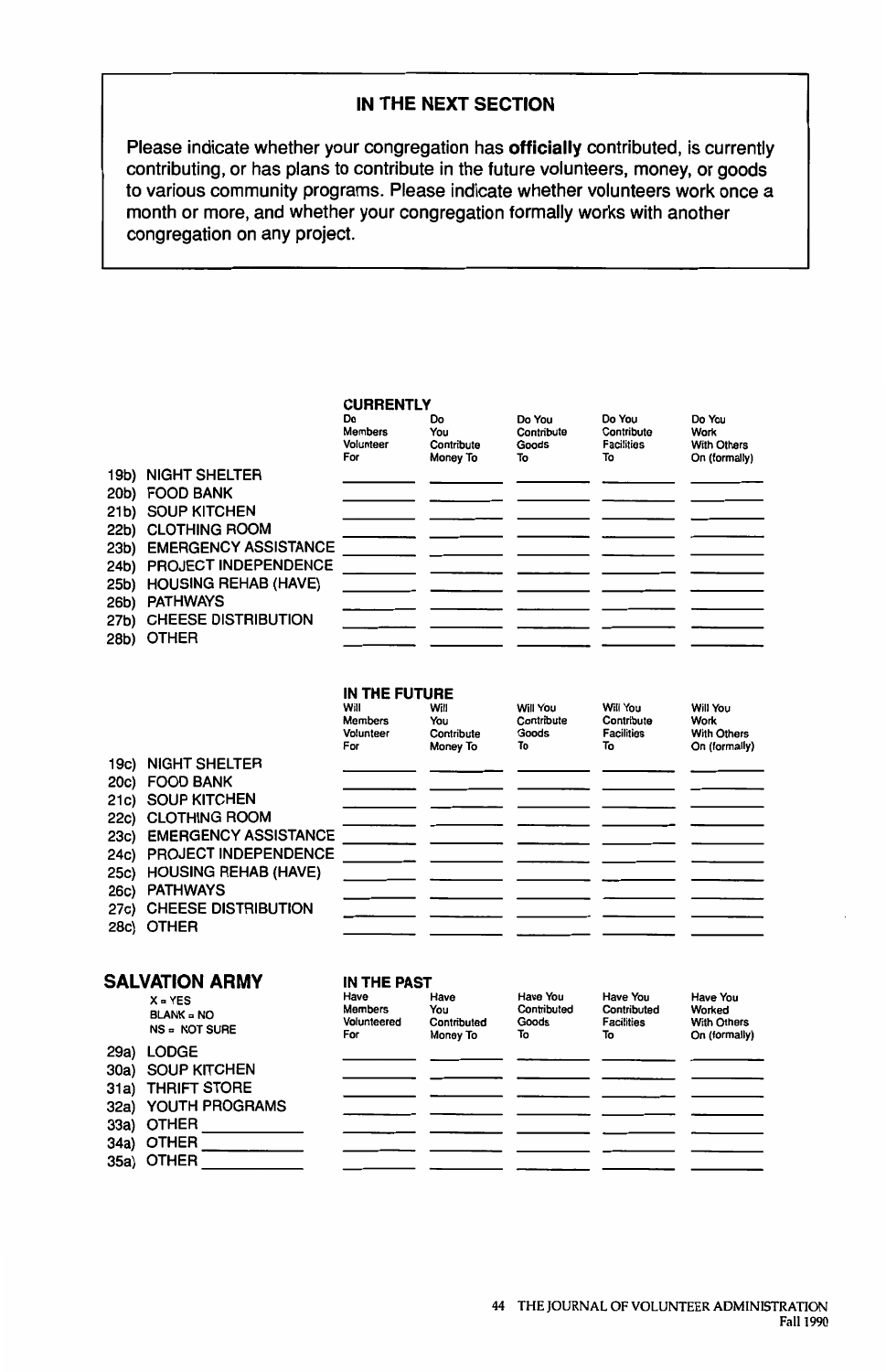#### **CURRENTLY**

|                     | Do<br><b>Members</b><br>Volunteer<br>For | Do<br>You<br>Contribute<br>Money To | Do You<br>Contribute<br>Goods<br>То | Do You<br>Contribute<br><b>Facilities</b><br>То | Do You<br><b>Work</b><br>With Others<br>On (formally) |
|---------------------|------------------------------------------|-------------------------------------|-------------------------------------|-------------------------------------------------|-------------------------------------------------------|
| 29b) LODGE          |                                          |                                     |                                     |                                                 |                                                       |
| 30b) SOUP KITCHEN   |                                          |                                     |                                     |                                                 |                                                       |
| 31b) THRIFT STORE   |                                          |                                     |                                     |                                                 |                                                       |
| 32b) YOUTH PROGRAMS |                                          |                                     |                                     |                                                 |                                                       |
| 33b) OTHER          |                                          |                                     |                                     |                                                 |                                                       |
| 34b) OTHER          |                                          |                                     |                                     |                                                 |                                                       |
| 35b) OTHER          |                                          |                                     |                                     |                                                 |                                                       |
|                     |                                          |                                     |                                     |                                                 |                                                       |

#### **IN THE FUTURE**

|                     | Will<br><b>Members</b><br>Volunteer<br>For | Will<br>You<br>Contribute<br>Money To | Will You<br>Contribute<br>Goods<br>То | Will You<br>Contribute<br><b>Facilities</b><br>То | Will You<br>Work<br><b>With Others</b><br>On (formally) |
|---------------------|--------------------------------------------|---------------------------------------|---------------------------------------|---------------------------------------------------|---------------------------------------------------------|
| 29c) LODGE          |                                            |                                       |                                       |                                                   |                                                         |
| 30c) SOUP KITCHEN   |                                            |                                       |                                       |                                                   |                                                         |
| 31c) THRIFT STORE   |                                            |                                       |                                       |                                                   |                                                         |
| 32c) YOUTH PROGRAMS |                                            |                                       |                                       |                                                   |                                                         |
| 33c) OTHER          |                                            |                                       |                                       |                                                   |                                                         |
| 34c) OTHER          |                                            |                                       |                                       |                                                   |                                                         |
| 35c) OTHER          |                                            |                                       |                                       |                                                   |                                                         |

#### **LUTHERAN FAMILY IN THE PAST** SERVICES

| <b>SERVICES</b> | $X = YES$<br>$BLANK = NO$<br>$NS = NOT SURE$ | Have<br>Members<br>Volunteered<br>For | Have<br>You<br>Contributed<br>Money To | Have You<br>Contributed<br>Goods<br>То | Have You<br>Contributed<br><b>Facilities</b><br>То | Have You<br>Worked<br><b>With Others</b><br>On (formally) |
|-----------------|----------------------------------------------|---------------------------------------|----------------------------------------|----------------------------------------|----------------------------------------------------|-----------------------------------------------------------|
|                 | 36a) REFUGEE PROGRAM                         |                                       |                                        |                                        |                                                    |                                                           |
|                 | 37a) YOUTH PROGRAMS                          |                                       |                                        |                                        |                                                    |                                                           |
| 38a) OTHER      |                                              |                                       |                                        |                                        |                                                    |                                                           |
| 39a) OTHER      |                                              |                                       |                                        |                                        |                                                    |                                                           |
| 40a) OTHER      |                                              |                                       |                                        |                                        |                                                    |                                                           |
|                 |                                              |                                       |                                        |                                        |                                                    |                                                           |

#### **CURRENTLY**

|      |                        | <b>DO</b><br><b>Members</b> | DO<br>You  | DO You<br>Contribute | DO You<br>Contribute | Do You<br>Work     |
|------|------------------------|-----------------------------|------------|----------------------|----------------------|--------------------|
|      |                        | Volunteer                   | Contribute | Goods                | Facilities           | <b>With Others</b> |
|      |                        | For                         | Money To   | То                   | То                   | On (formally)      |
| 36b) | <b>REFUGEE PROGRAM</b> |                             |            |                      |                      |                    |
|      | 37b) YOUTH PROGRAMS    |                             |            |                      |                      |                    |
|      | 38b) OTHER             |                             |            |                      |                      |                    |
|      |                        |                             |            |                      |                      |                    |
| 39b) | <b>OTHER</b>           |                             |            |                      |                      |                    |
| 40b) | <b>OTHER</b>           |                             |            |                      |                      |                    |
|      |                        |                             |            |                      |                      |                    |

#### **IN THE FUTURE**

|                      | Will<br>Members  | Will<br>You            | Will You<br>Contribute | Will You<br>Contribute  | Will You<br>Work             |
|----------------------|------------------|------------------------|------------------------|-------------------------|------------------------------|
|                      | Volunteer<br>For | Contribute<br>Money To | Goods<br>Т٥            | <b>Facilities</b><br>То | With Others<br>On (formally) |
| 36c) REFUGEE PROGRAM |                  |                        |                        |                         |                              |
| 37c) YOUTH PROGRAMS  |                  |                        |                        |                         |                              |
| 38c) OTHER           |                  |                        |                        |                         |                              |
| 39c) OTHER           |                  |                        |                        |                         |                              |
| 40c) OTHER           |                  |                        |                        |                         |                              |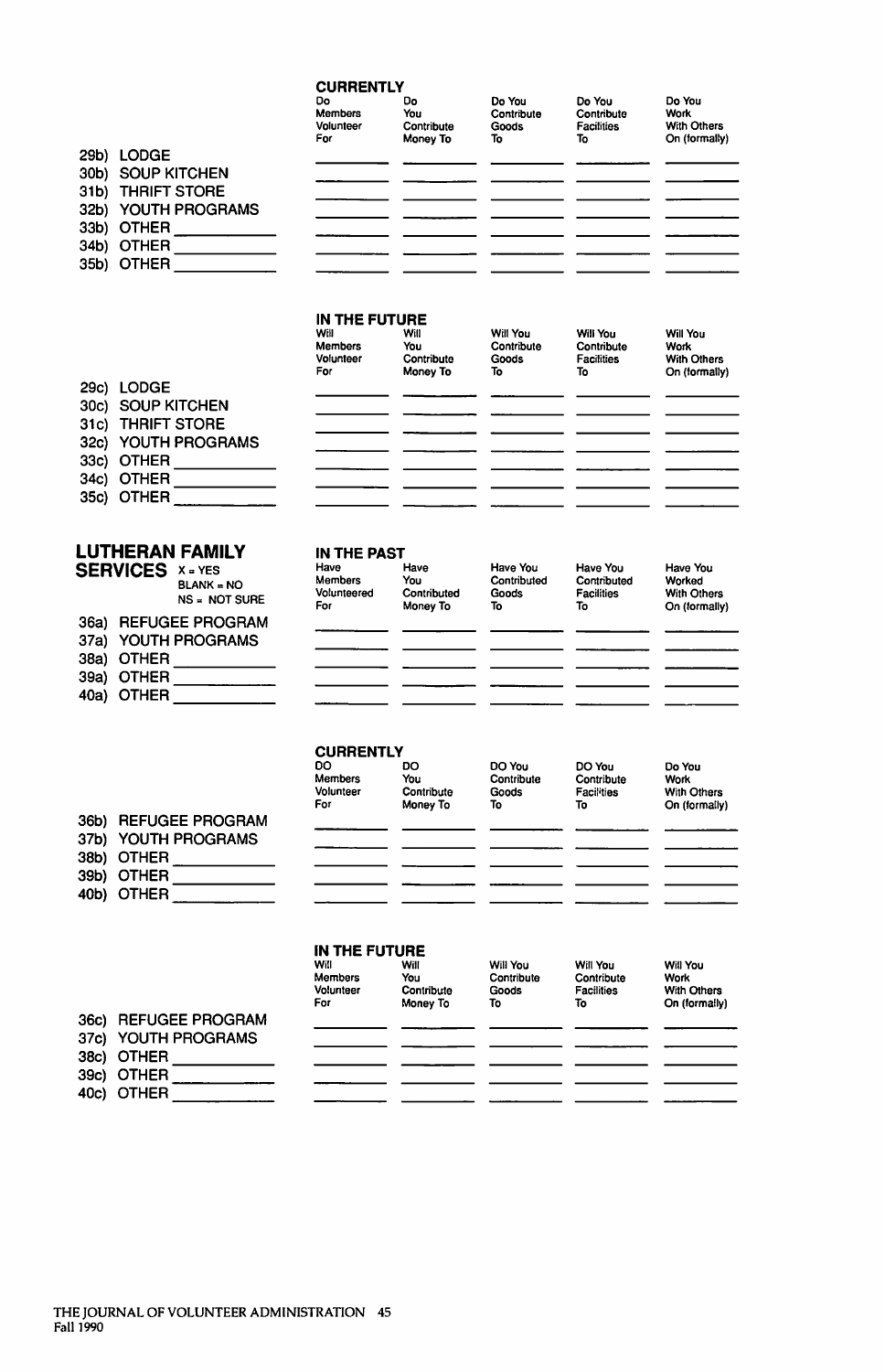# **OTHER COMMUNITY IN THE PAST**

|      | PROGRAMS               | $X = YES$<br><b>BLANK = NO</b><br>NS = NOT SURE | Have<br><b>Members</b><br>Volunteered<br>For | Have<br>You<br>Contributed<br>Money To | Have You<br>Contributed<br>Goods<br>Т٥ | Have You<br>Contributed<br><b>Facilities</b><br>То | Have You<br>Worked<br>With Others<br>On (formally) |
|------|------------------------|-------------------------------------------------|----------------------------------------------|----------------------------------------|----------------------------------------|----------------------------------------------------|----------------------------------------------------|
| 41a) |                        | <b>HABITAT FOR HUMANITY</b>                     |                                              |                                        |                                        |                                                    |                                                    |
| 42a) | <b>PROJECT UPLIFT</b>  |                                                 |                                              |                                        |                                        |                                                    |                                                    |
| 43a) | <b>HOSPICE</b>         |                                                 |                                              |                                        |                                        |                                                    |                                                    |
| 44a) |                        | YOUTH FOR CHRIST                                |                                              |                                        |                                        |                                                    |                                                    |
| 45a) | <b>TEEN CHALLENGE</b>  |                                                 |                                              |                                        |                                        |                                                    |                                                    |
| 46a) | <b>BIRTH RIGHT</b>     |                                                 |                                              |                                        |                                        |                                                    |                                                    |
| 47a) | <b>GUILFORD NATIVE</b> |                                                 |                                              |                                        |                                        |                                                    |                                                    |
| 48a) |                        | S.E. COUNCIL ON CRIME                           |                                              |                                        |                                        |                                                    |                                                    |
| 49a) | UNITED SERVICES        |                                                 |                                              |                                        |                                        |                                                    |                                                    |
|      |                        | <b>FOR OLDER ADULTS</b>                         |                                              |                                        |                                        |                                                    |                                                    |
| 50a) | <b>OTHER</b>           |                                                 |                                              |                                        |                                        |                                                    |                                                    |
| 51a) | <b>OTHER</b>           |                                                 |                                              |                                        |                                        |                                                    |                                                    |
| 52a) | <b>OTHER</b>           |                                                 |                                              |                                        |                                        |                                                    |                                                    |
| 53a) | <b>OTHER</b>           |                                                 |                                              |                                        |                                        |                                                    |                                                    |
| 54a) | <b>OTHER</b>           |                                                 |                                              |                                        |                                        |                                                    |                                                    |
| 55a) | <b>OTHER</b>           |                                                 |                                              |                                        |                                        |                                                    |                                                    |
|      |                        |                                                 |                                              |                                        |                                        |                                                    |                                                    |

#### **CURRENTLY**

|      |                            | Do<br><b>Members</b><br>Volunteer<br>For | Do<br>You<br>Contribute<br>Money To | Do You<br>Contribute<br>Goods<br>То | D0 You<br>Contribute<br><b>Facilities</b><br>To | Do You<br>Work<br><b>With Others</b><br>On (formally) |
|------|----------------------------|------------------------------------------|-------------------------------------|-------------------------------------|-------------------------------------------------|-------------------------------------------------------|
|      | 41b) HABITAT FOR HUMANITY  |                                          |                                     |                                     |                                                 |                                                       |
| 42b) | <b>PROJECT UPLIFT</b>      |                                          |                                     |                                     |                                                 |                                                       |
| 43b) | <b>HOSPICE</b>             |                                          |                                     |                                     |                                                 |                                                       |
| 44b) | YOUTH FOR CHRIST           |                                          |                                     |                                     |                                                 |                                                       |
| 45b) | <b>TEEN CHALLENGE</b>      |                                          |                                     |                                     |                                                 |                                                       |
| 46b) | <b>BIRTH RIGHT</b>         |                                          |                                     |                                     |                                                 |                                                       |
| 47b) | <b>GUILFORD NATIVE</b>     |                                          |                                     |                                     |                                                 |                                                       |
|      | 48b) S.E. COUNCIL ON CRIME |                                          |                                     |                                     |                                                 |                                                       |
| 49b) | UNITED SERVICES            |                                          |                                     |                                     |                                                 |                                                       |
|      | FOR OLDER ADULTS           |                                          |                                     |                                     |                                                 |                                                       |
| 50b) | <b>OTHER</b>               |                                          |                                     |                                     |                                                 |                                                       |
| 51b) | <b>OTHER</b>               |                                          |                                     |                                     |                                                 |                                                       |
| 52b) | <b>OTHER</b>               |                                          |                                     |                                     |                                                 |                                                       |
| 53b) | <b>OTHER</b>               |                                          |                                     |                                     |                                                 |                                                       |
| 54b) | <b>OTHER</b>               |                                          |                                     |                                     |                                                 |                                                       |
| 55b) | <b>OTHER</b>               |                                          |                                     |                                     |                                                 |                                                       |

#### **IN THE FUTURE**

|       |                             | Will<br>Members<br>Volunteer<br>For | Will<br>You<br>Contribute<br>Money To | Will You<br>Contribute<br>Goods<br>To | Will You<br>Contribute<br><b>Facilities</b><br>To | Will You<br>Work<br><b>With Others</b><br>On (formally) |
|-------|-----------------------------|-------------------------------------|---------------------------------------|---------------------------------------|---------------------------------------------------|---------------------------------------------------------|
| 41c)  | <b>HABITAT FOR HUMANITY</b> |                                     |                                       |                                       |                                                   |                                                         |
| 42c)  | PROJECT UPLIFT              |                                     |                                       |                                       |                                                   |                                                         |
| 43c)  | <b>HOSPICE</b>              |                                     |                                       |                                       |                                                   |                                                         |
| 44c)  | YOUTH FOR CHRIST            |                                     |                                       |                                       |                                                   |                                                         |
| 45c)  | <b>TEEN CHALLENGE</b>       |                                     |                                       |                                       |                                                   |                                                         |
| 46c)  | <b>BIRTH RIGHT</b>          |                                     |                                       |                                       |                                                   |                                                         |
| 47c)  | <b>GUILFORD NATIVE</b>      |                                     |                                       |                                       |                                                   |                                                         |
| 48c)  | S.E. COUNCIL ON CRIME       |                                     |                                       |                                       |                                                   |                                                         |
| 49c)  | <b>UNITED SERVICES</b>      |                                     |                                       |                                       |                                                   |                                                         |
|       | <b>FOR OLDER ADULTS</b>     |                                     |                                       |                                       |                                                   |                                                         |
| 50c)  | <b>OTHER</b>                |                                     |                                       |                                       |                                                   |                                                         |
| 51C)  | <b>OTHER</b>                |                                     |                                       |                                       |                                                   |                                                         |
| 52c). | <b>OTHER</b>                |                                     |                                       |                                       |                                                   |                                                         |
| 53c)  | <b>OTHER</b>                |                                     |                                       |                                       |                                                   |                                                         |
| 54c). | <b>OTHER</b>                |                                     |                                       |                                       |                                                   |                                                         |
| 55c). | <b>OTHER</b>                |                                     |                                       |                                       |                                                   |                                                         |